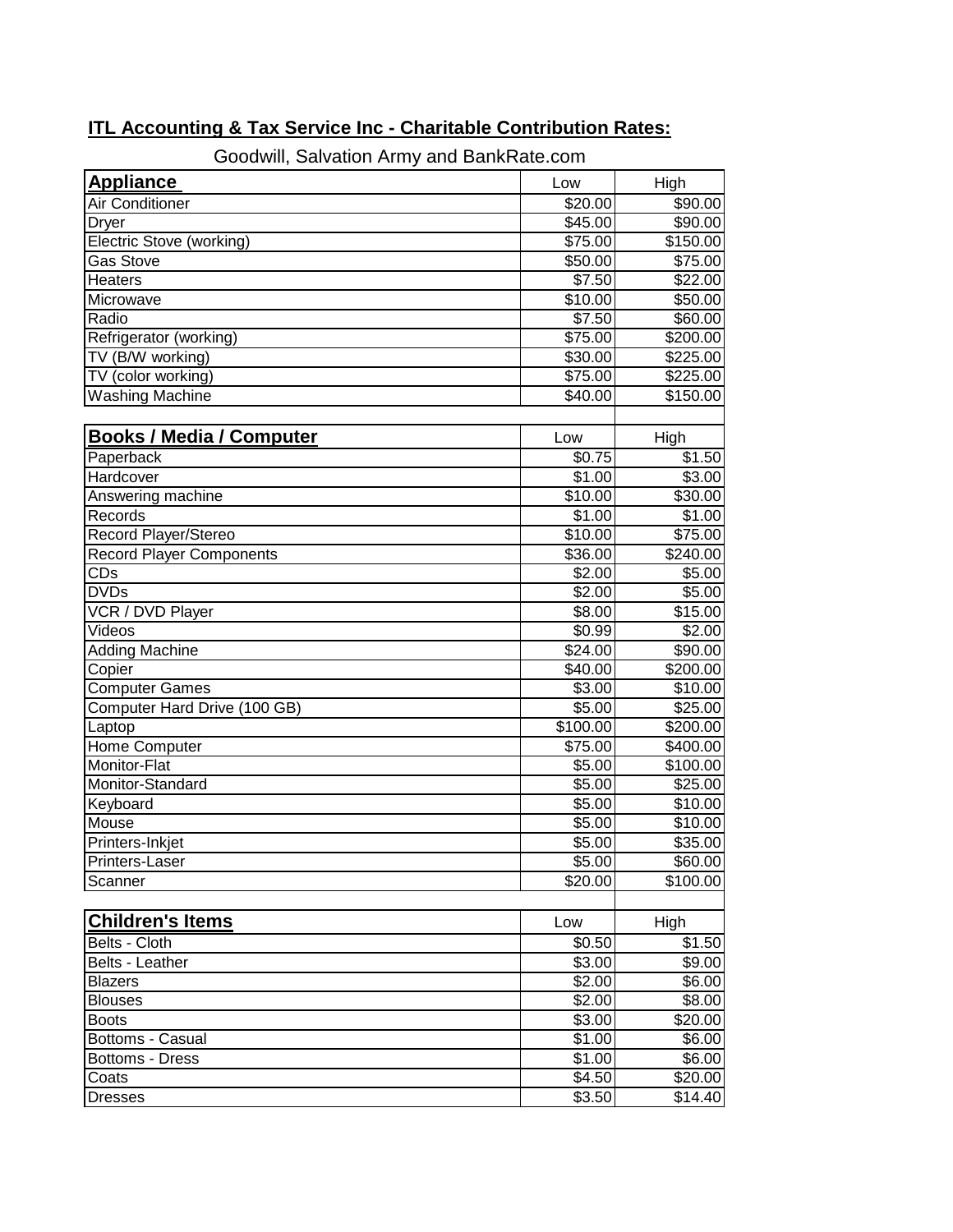| Children's Items - Cont.             | Low                 | High            |
|--------------------------------------|---------------------|-----------------|
| <b>Jackets</b>                       | \$3.00              | \$25.00         |
| Jeans                                | \$3.50              | \$12.00         |
| Pajamas                              | \$1.00              | \$6.00          |
| Pants                                | \$2.50              | \$12.00         |
| Robe                                 | \$1.00              | \$6.00          |
| Sandels                              | \$2.00              | \$6.00          |
| <b>Shirts</b>                        | \$2.00              | \$6.00          |
| Shoes                                | \$2.50              | \$8.75          |
| <b>Shorts</b>                        | \$0.50              | \$6.00          |
| <b>Skirts</b>                        | \$1.50              | \$6.00          |
| <b>Slacks</b>                        | \$2.00              | \$8.00          |
| Snowsuits                            | \$4.00              | \$19.00         |
| <b>Socks</b>                         | \$0.50              | \$1.80          |
| <b>Sport Coat</b>                    | \$2.00              | \$6.00          |
| Sweats - Bottoms                     | \$1.00              | \$6.00          |
| Sweats - Tops                        | \$1.00              | \$6.00          |
| <b>Sweaters</b>                      | \$2.50              | \$8.00          |
| Swimwear                             | \$1.00              | \$6.00          |
| T-shirts                             | \$0.50              | \$3.00          |
| <b>Tanks</b>                         | \$0.50              | \$3.00          |
| Underwear                            | \$1.00              | \$3.50          |
| Vest                                 | \$1.00              | \$3.00          |
|                                      |                     |                 |
| <b>Dry Goods</b>                     | Low                 | High            |
| Bedspread / Quilts                   | \$3.00              | \$24.00         |
| <b>Blankets</b>                      | \$3.00              | \$15.00         |
| <b>Chair Covers</b>                  | $\overline{$}15.00$ | \$35.00         |
| Curtians                             | \$1.50              | \$12.00         |
| <b>Drapes</b>                        | \$6.50              | \$40.00         |
| Pillows                              | \$2.00              | \$8.00          |
| Sheets / Dust Ruffle / Mattress Pads | \$2.00              | \$8.00          |
| <b>Throw Rugs</b>                    | $\overline{$}1.50$  | \$12.00         |
| <b>Towels</b>                        | \$0.50              | \$4.00          |
|                                      |                     |                 |
| <b>IFurniture / Household Items</b>  | Low                 | High            |
| Bed (Full, Queen, King)              | \$50.00             | \$170.00        |
| Bed (Single)                         | \$35.00             | $\sqrt{$75.00}$ |
| Bar                                  | \$36.00             | \$90.00         |
| <b>Bar Stools</b>                    | \$12.00             | \$24.00         |
| <b>Bed Complete (Single)</b>         | \$42.00             | \$120.00        |
| Bedroom Set (Complete)               | \$200.00            | \$1,000.00      |
| Carriage                             | \$5.00              | \$75.00         |
| <b>Chair Upholstered</b>             | \$25.00             | \$75.00         |
| Chairs                               | \$3.00              | \$15.00         |
| Chest                                | \$25.00             | \$95.00         |
| China Cabinet                        | \$85.00             | \$300.00        |
| <b>Clothes Closet</b>                | \$15.00             | \$50.00         |
| <b>Coffee Maker</b>                  | \$4.00              | \$15.00         |
| <b>Coffee Table</b>                  | \$10.00             | \$65.00         |
| Convertible Sofa (w/ Mattress)       | \$102.00            | \$360.00        |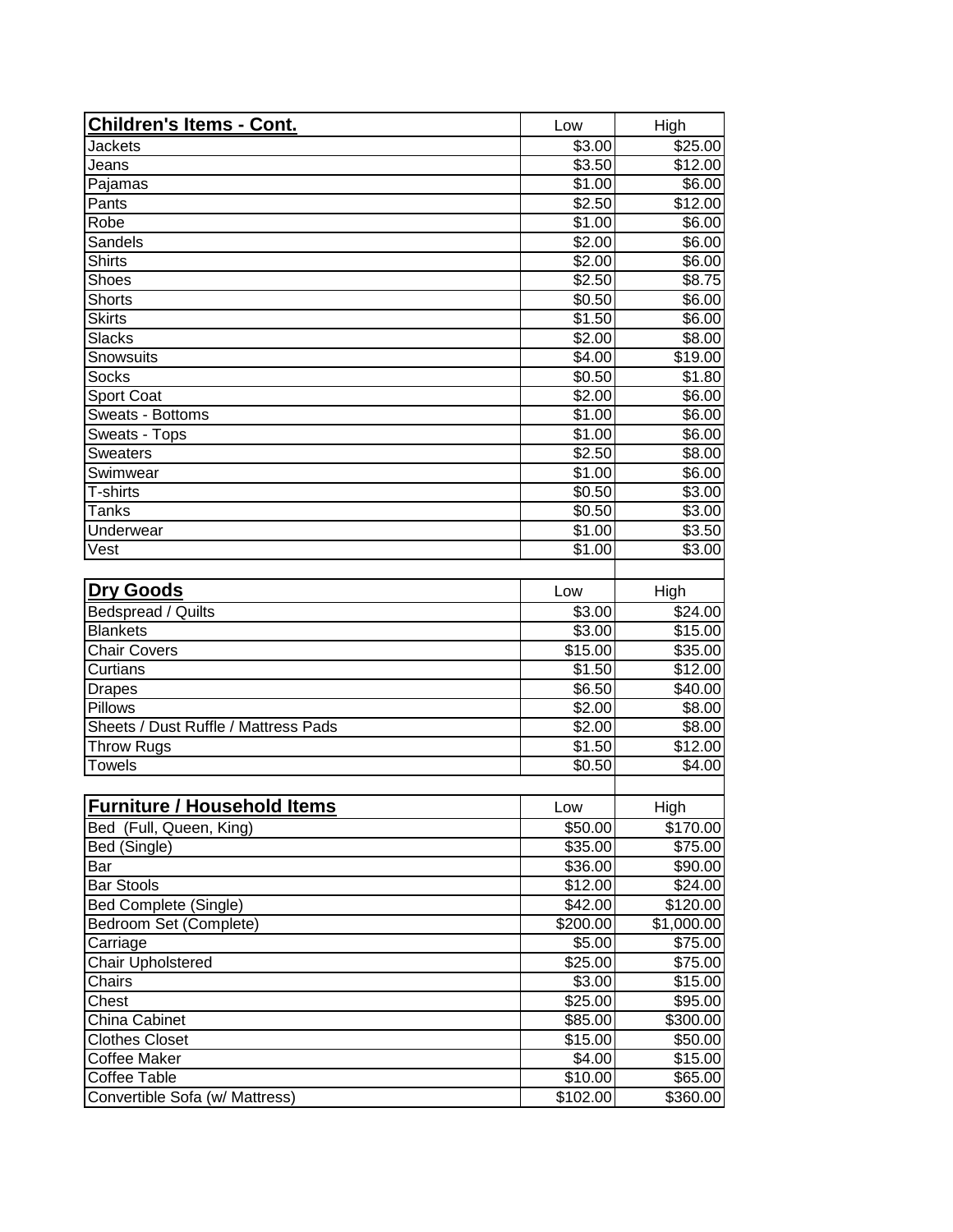| <b>Furniture / Household Items</b> | Low                 | High                 |
|------------------------------------|---------------------|----------------------|
| Crib (w/ Mattress)                 | \$25.00             | \$75.00              |
| <b>Desk</b>                        | \$25.00             | $\overline{$}140.00$ |
| Dinning Room Set (Complete)        | \$75.00             | \$900.00             |
| Dresser w/ Mirror                  | \$25.00             | \$120.00             |
| Edger-Power                        | \$5.00              | \$25.00              |
| End Tables (2)                     | \$10.00             | \$50.00              |
| Figurines (large)                  | \$60.00             | \$120.00             |
| <b>Fireplace Set</b>               | \$20.00             | \$80.00              |
| Floor Lamps                        | \$6.00              | \$50.00              |
| <b>Folding Beds</b>                | \$20.00             | \$60.00              |
| Griddle                            | \$4.00              | \$12.00              |
| Hi Riser                           | $\overline{$}35.00$ | \$75.00              |
| <b>High Chair</b>                  | \$10.00             | \$50.00              |
| Kitchen - Baking Pans              | \$1.00              | \$3.00               |
| Kitchen-Broiler oven               | \$18.00             | \$30.00              |
| Kitchen - Utensils                 | \$0.50              | \$1.50               |
| Kitchen - Glasses/Mugs/Cups        | \$0.50              | \$1.50               |
| Kitchen Mixer                      | \$5.00              | \$20.00              |
| Kitchen - Plates                   | \$0.50              | \$3.00               |
| Kitchen - Pots and Pans            | \$1.00              | \$3.00               |
| Kitchen Cabinets                   | \$25.00             | $\overline{$}75.00$  |
| Kitchen chair                      | \$2.50              | \$10.00              |
| <b>Kitchen Set</b>                 | \$35.00             | \$170.00             |
| Lamp                               | \$5.00              | \$12.00              |
| Luggage                            | \$5.00              | $\overline{$}15.00$  |
| Mattress (Double)                  | \$12.50             | \$75.00              |
| Mattress (Single)                  | \$15.00             | \$35.00              |
| Mower-Auto                         | \$25.00             | \$75.00              |
| Mower-Riding                       | \$75.00             | \$300.00             |
| Organ Console                      | \$90.00             | \$240.00             |
| Piano                              | \$90.00             | \$240.00             |
| Picture/Painting                   | $\overline{$}4.00$  | \$48.00              |
| Play-Pen                           | $\overline{$}3.75$  | \$30.00              |
| Radio                              | \$7.50              | \$50.00              |
| Rototiller                         | \$30.00             | \$108.00             |
| Rugs                               | \$20.00             | \$90.00              |
| Secretary                          | \$50.00             | \$140.00             |
| Sleeper Sofa with Mattress         | \$85.00             | \$300.00             |
| Sewing Machine                     | \$15.00             | \$85.00              |
| Sofa                               | \$35.00             | \$200.00             |
| Trunk                              | \$5.00              | \$70.00              |
| Typewriter                         | \$5.00              | \$25.00              |
| Vaccuum Cleaner (working)          | \$15.00             | \$65.00              |
| <b>Waterbed Complete</b>           | \$180.00            | \$390.00             |
| <b>Waterbed Frame</b>              | \$18.00             | \$48.00              |
| Waterbed Headboard                 | \$36.00             | \$108.00             |
| Wardrobe                           | \$20.00             | \$75.00              |
|                                    |                     |                      |
|                                    |                     |                      |
|                                    |                     |                      |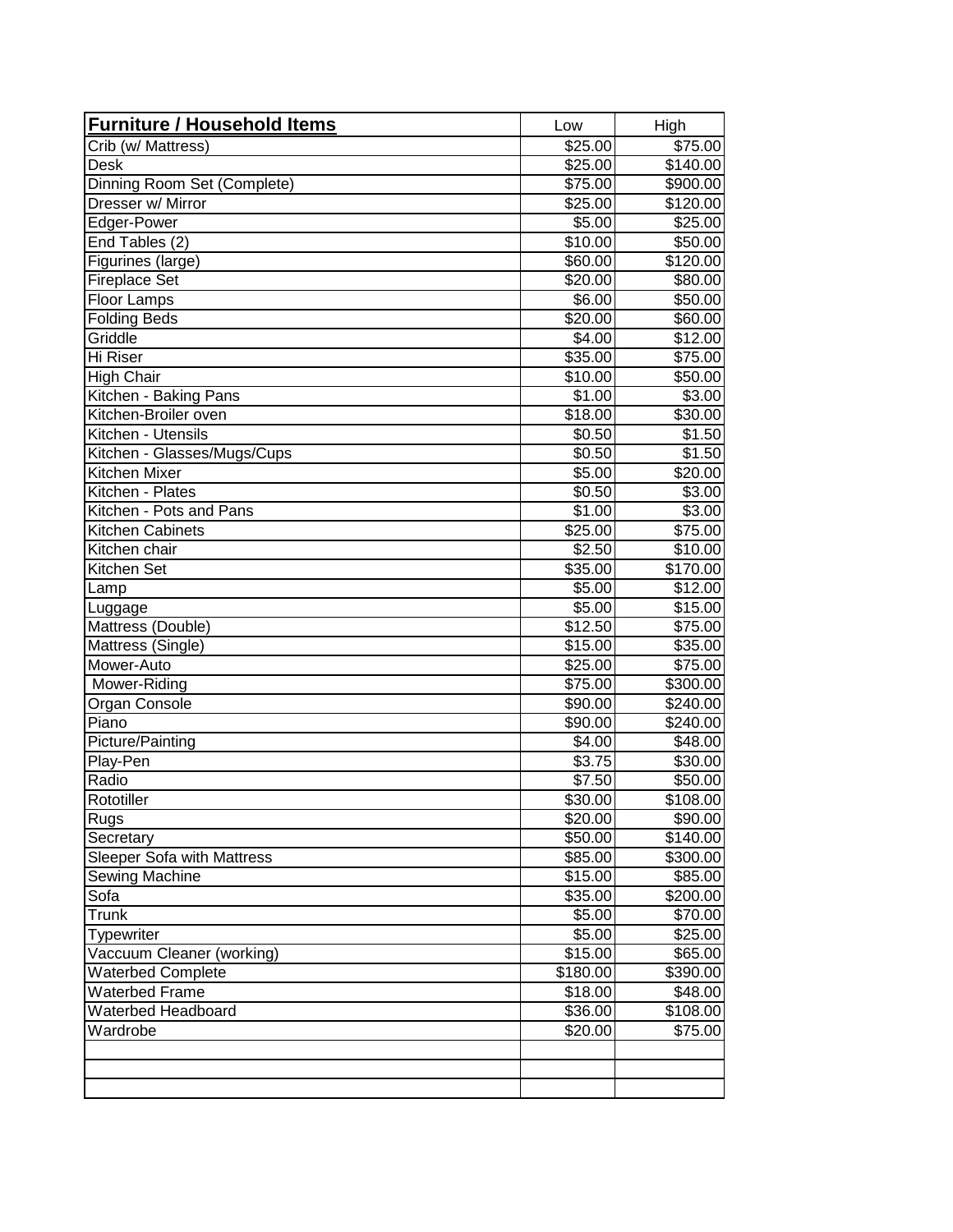| Men's Items                | Low                | High      |
|----------------------------|--------------------|-----------|
| <b>Belt/Necktie</b>        | \$2.00             | \$15.00   |
| <b>Blazer</b>              | \$4.00             | \$12.00   |
| <b>Boots</b>               | \$6.00             | \$18.00   |
| Bottoms - Causual          | \$2.00             | \$10.00   |
| <b>Bottoms - Dress</b>     | \$2.00             | \$15.00   |
| <b>Jackets</b>             | \$7.50             | \$25.00   |
| Jeans                      | $\overline{$}4.00$ | \$21.00   |
| Luggage                    | \$5.00             | \$15.00   |
| <b>Over Coats</b>          | \$8.00             | \$60.00   |
| Pajamas                    | \$2.00             | \$8.00    |
| Pant-shorts                | \$3.50             | \$10.00   |
| Raincoat                   | \$5.00             | \$20.00   |
| Robe                       | \$2.00             | \$10.00   |
| Sandels                    | \$4.00             | \$9.00    |
| <b>Shirts</b>              | 32.50              | \$12.00   |
| Shoes                      | \$3.50             | \$25.00   |
| <b>Shorts</b>              | \$3.50             | \$10.00   |
| <b>Slacks</b>              | \$5.00             | \$12.00   |
| <b>Sport Coat</b>          | \$4.00             | \$12.00   |
| <b>Suits</b>               | \$12.00            | \$60.00   |
| Sweats - Bottom            | \$2.00             | \$12.00   |
| Sweats - Top               | $\sqrt{$2.00}$     | \$12.00   |
| <b>Sweaters</b>            | \$2.50             | \$12.00   |
| Swim Trunks                | \$2.50             | \$8.00    |
| T-Shirts                   | \$1.00             | \$6.00    |
| Tanks                      | \$1.00             | \$6.00    |
| Tuxedo                     | \$10.00            | \$60.00   |
| <b>Under-Shirts</b>        | \$1.00             | \$3.00    |
| Under-shorts               | \$1.00             | \$3.00    |
| <b>Umbrellas</b>           | \$2.00             | \$6.00    |
| Vest                       | \$3.00             | \$9.00    |
| Wallets                    | \$2.00             | \$6.00    |
| Toys / Games/ Sports Items | Low                | High      |
| <b>Board Games</b>         | \$1.00             | \$3.00    |
| <b>Bikes</b>               | \$5.00             | \$80.00   |
| <b>Exercise Equipment</b>  | \$14.99            | \$100.00] |
| <b>Fishing Rods</b>        | \$6.00             | \$30.00   |
| <b>Golf Clubs</b>          | \$2.00             | \$25.00   |
| <b>Ice Skates</b>          | \$3.00             | \$15.00   |
| Ping Pong Table            | \$18.00            | \$48.00   |
| Pool Table                 | \$24.00            | \$90.00   |
| <b>Puzzles</b>             | \$0.50             | \$0.50    |
| <b>Roller Blades</b>       | \$3.00             | \$15.00   |
| <b>Skis</b>                | \$4.99             | \$120.00  |
| Sled                       | 3.99               | \$24.00   |
| <b>Stuffed Animals</b>     | \$0.50             | \$1.00    |
| <b>Tennis Racket</b>       | \$2.00             | \$5.00    |
|                            |                    |           |
|                            |                    |           |